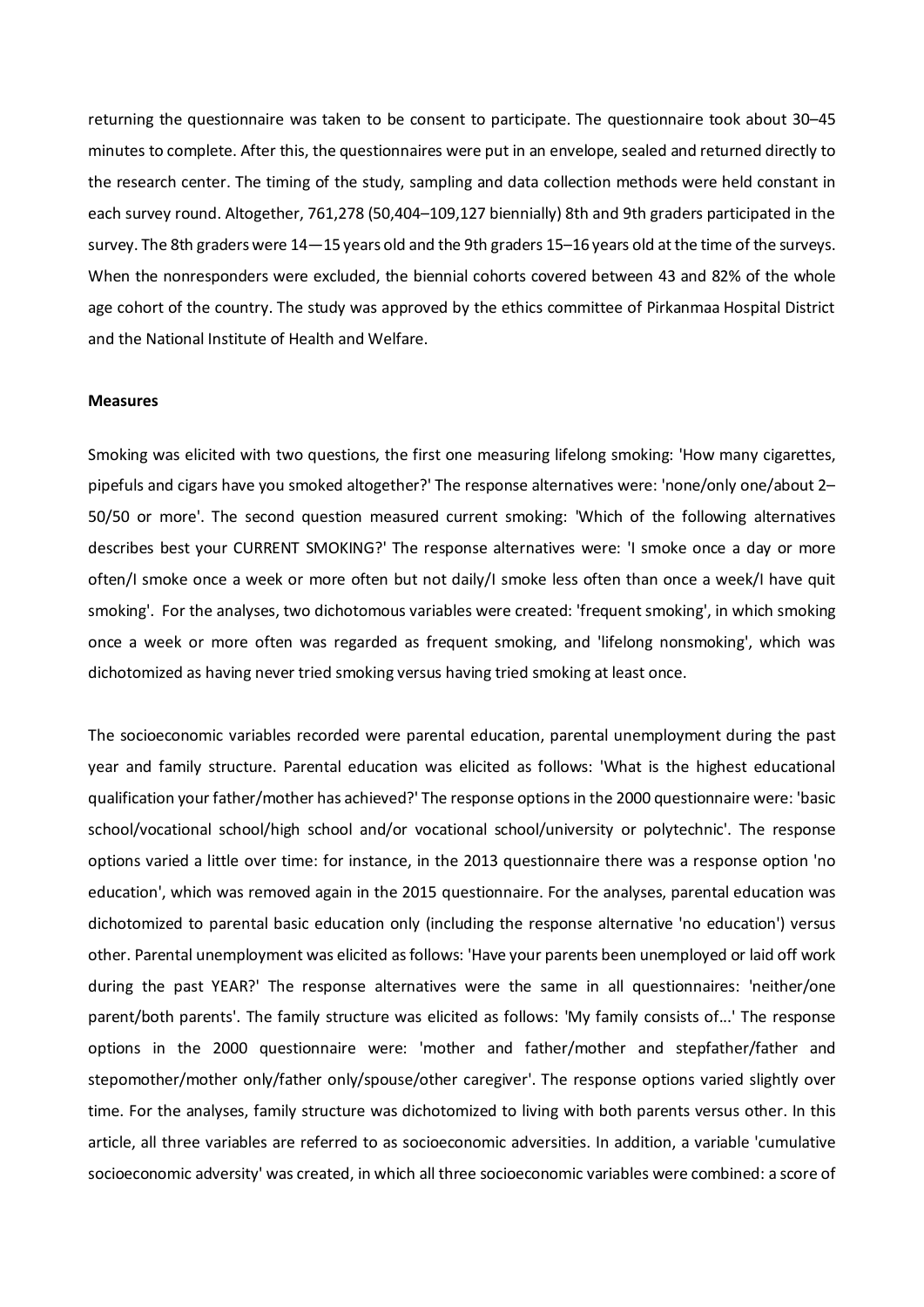0 stood for having no socioeconomic adversities (living with both parents, no parental unemployment and at least one parent with higher than basic education) and a score of 4 stood for having all socioeconomic adversities (not living with both parents, both parents unemployed, both parents with basic education only). The prevalences of socioeconomic adversities are presented elsewhere [29].

#### **Statistical analysis**

All statistical analyses were conducted using SPSS software (version 24). Bivariate associations were studied using binomial logistic regression results shown as odds ratios with 95% confidence intervals. Frequent smoking and lifelong nonsmoking were entered as dependent variables. In the first model, categorical time periods (2000–2001, 2002–2003, 2004–2005, 2006–2007, 2008–2009, 2010–2011, 2012–2013, 2014–2015) were entered as independent factors using the time period 2000–2001 as a reference category. In the second model, family structure (living with both parents/other), parental unemployment during the past year (neither/one parent/both parents) and parental education (both parents basic education only/other) were entered as independent factors one at a time. In the third model, the file was split according to categorical time periods and cumulative socioeconomic adversity was entered as an independent factor.

### **Results**

The overall prevalence of frequent smoking was 22% among boys and 20% among girls. 54% of boys and 56% of girls had never tried smoking. (Table 1) At the overall level, the ORs for frequent smoking decreased among both sexes over the study period, whereas the ORs for lifelong nonsmoking increased among both sexes over time (Table 2).

Socioeconomic differences were observed both in frequent smoking and lifelong nonsmoking (Table 3). Frequent smoking was more common among boys and girls not living with both parents than among those living with both parents. Frequent smoking was more common among boys and girls both of whose parents had only basic education than among those who had at least one parent with higher than basic education. Frequent smoking was also more common among both sexes the more parental unemployment there had been in the family during the past year. Opposite associations were observed in lifelong nonsmoking.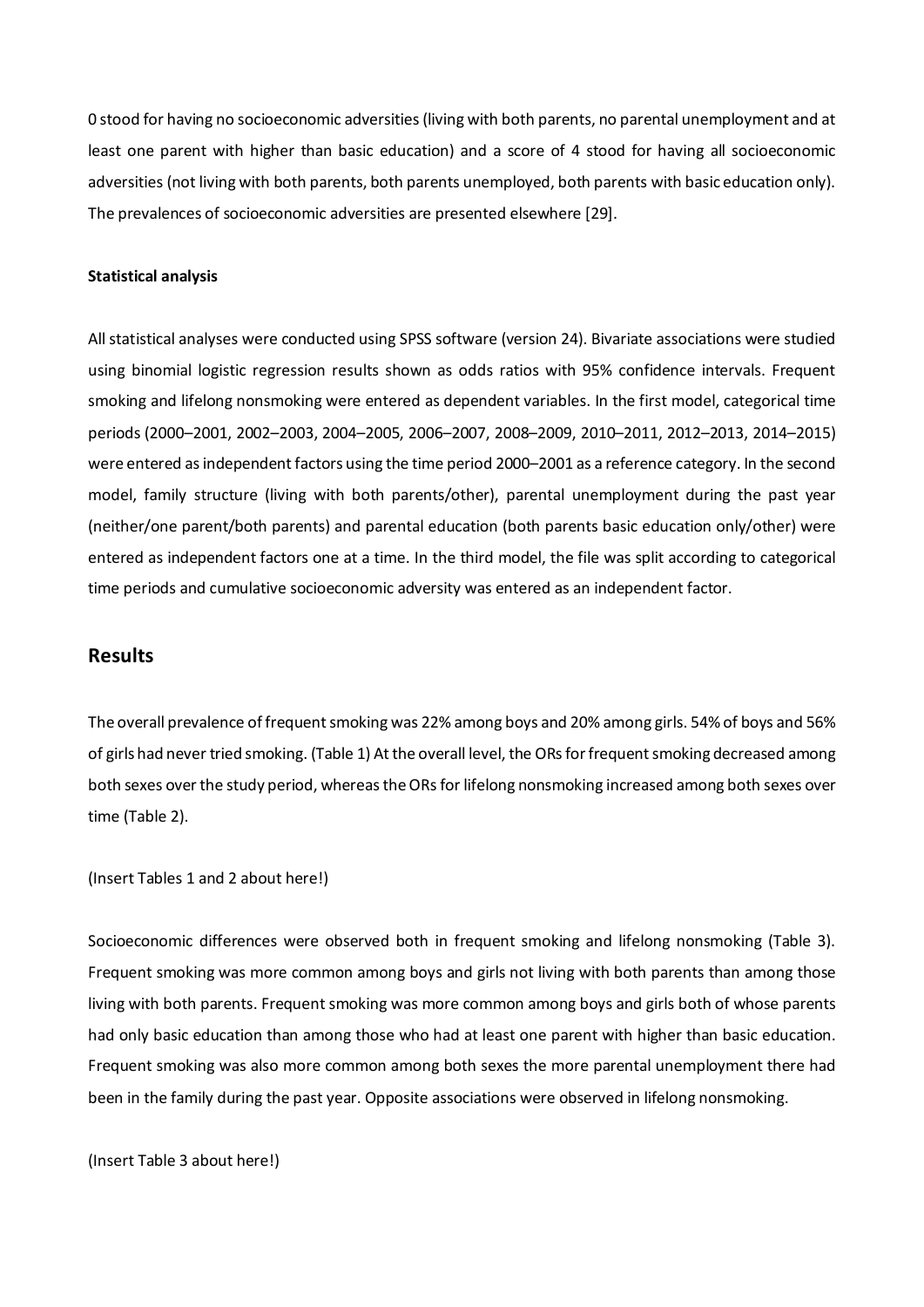The prevalences of smoking according to cumulative socioeconomic adversity are presented in Table 4. The prevalence of frequent smoking decreased among boys and girls with the least socioeconomic adversities over the study period, whereas no decrease was observed among adolescents with most socioeconomic adversities. Similarly, the prevalence of lifelong nonsmoking increased among adolescents with least socioeconomic adversities, whereas they varied only slightly among those with most socioeconomic adversities (Tables 4 and 5). The relative differences according to cumulative socioeconomic adversity are presented in Table 5. The ORs in frequent smoking between adolescents not living with both parents, with both parents unemployed, and with parents having basic education only, and adolescents living with both parents, with no parental unemployment, and at least one parent with higher than basic education increased among both sexes over the study period. The ORs in lifelong nonsmoking according to cumulative socioeconomic adversity varied only slightly over time.

### **Discussion**

In this study both frequent smoking and lifelong nonsmoking were associated with socioeconomic adversities among 14–16-year-old adolescents in Finland. The prevalence of frequent smoking was greater among adolescents with any of the socioeconomic adversities studied than among those with no socioeconomic adversities. Conversely, the prevalence of lifelong nonsmoking was lower among adolescents with any of the socioeconomic adversities studied than among those with no socioeconomic adversities. Frequent smoking was positively associated and lifelong nonsmoking negatively associated with the number of socioeconomic adversities. Most importantly, although the overall prevalences of frequent smoking decreased and lifelong nonsmoking increased, no similar changes were observed among adolescents with most socioeconomic adversities. The relative differences in frequent smoking also increased over the study period.

The association between adolescent smoking and parental education has been observed in earlier studies [7,8]. Parents with low education level are more likely to smoke [30,31], and parental smoking is a major risk factor of adolescent smoking [32]. Parents with higher education may also know more about the adverse health effects of smoking and thus disapprove more of smoking. The association between adolescent smoking and not living with both parents also corroborates earlier studies [18–20]. Children of divorced parents experience on average more stressful life events and have more mental health problems than children of non-divorced parents, which predispose adolescents to smoking [33,34]. To the best of our

6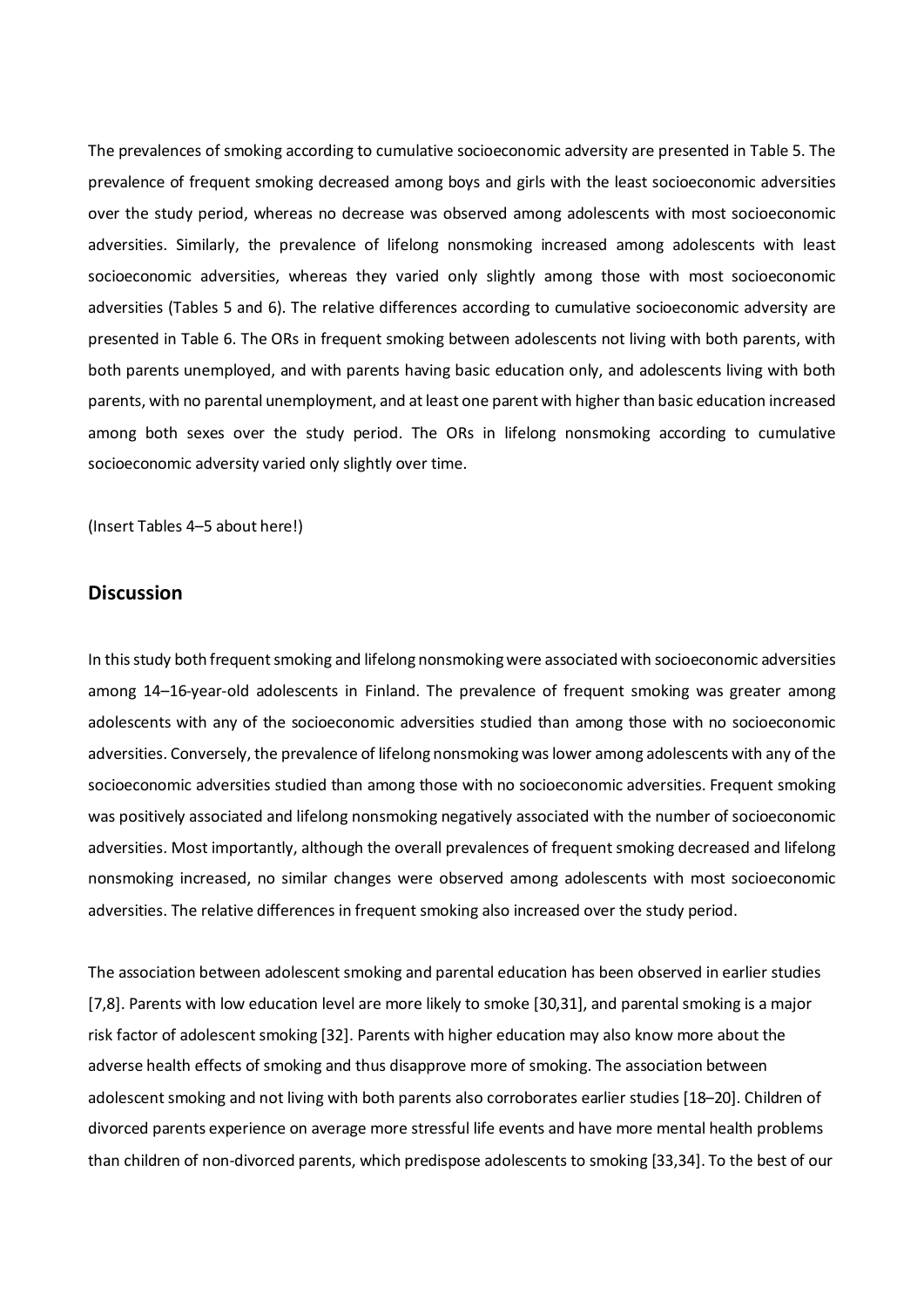knowledge, the association between adolescent smoking and parental unemployment has not been studied previously. Parental unemployment is associated with financial problems in the family and adolescent psychosocial problems, which are known risk factors of adolescent smoking [35], [36].

Most importantly, although the overall proportion of frequent smoking decreased from 2000 to 2015, no similar decrease was observed among adolescents with most socioeconomic adversities. This resulted in an increase in relative socioeconomic differences across the study years. Similarly, although the overall prevalence of lifelong nonsmoking increased, no similar increase was observed among adolescents with most socioeconomic adversities. However, relative differences in lifelong nonsmoking varied only slightly over time. Increased socioeconomic disparities in adolescent smoking have also been observed in other studies over Europe in the 21st century [9,25,27]. Smoking prevention programs have been shown to be less effective in lower socioeconomic groups[37], which may partly explain why smoking has not decreased in lower socioeconomic groups despite strong national tobacco policy. Therefore new preventive efforts targeted at adolescents with socioeconomic adversities should be considered. It is also possible that hardship in the lowest socioeconomic groups has increased over time. Societal changes, such as globalization, increases in long-term unemployment and decreases in social security benefits may have widened the gap between socioeconomic groups in the 21st century [38]. Decreasing socioeconomic health disparities is an important public health objective, as socioeconomic health disparities increase individual suffering and inflict burden on public healthcare and economy [28].

### **Methodological considerations**

This study has several strengths: it is based on a nationwide population-based time trend study with a large sample size consisting of Finnish 8th and 9th graders (n = 761,278) and a high participation rate (43–82% of the whole age cohort of the country). The school sample of this age group is comprehensive as basic education is compulsory for everyone under the age of 16 in Finland. The measurement of smoking, sampling and timing of the study were held constant over the study years. This study addressed both absolute and relative socioeconomic differences, which are both important when studying changes in socioeconomic disparities over time [39].

This study has also some limitations. Self-report data is susceptible to errors, such as recall bias and mischievous responding. Especially parental education can be difficult for an adolescent to recall, which may have caused the proportion of missing responses on that question to be higher than on other questions. However, the proportions of missing responses on all questions studied were very small and thus did not affect the results. Mischievous responding is another source of error in studies relying on self-report data.

7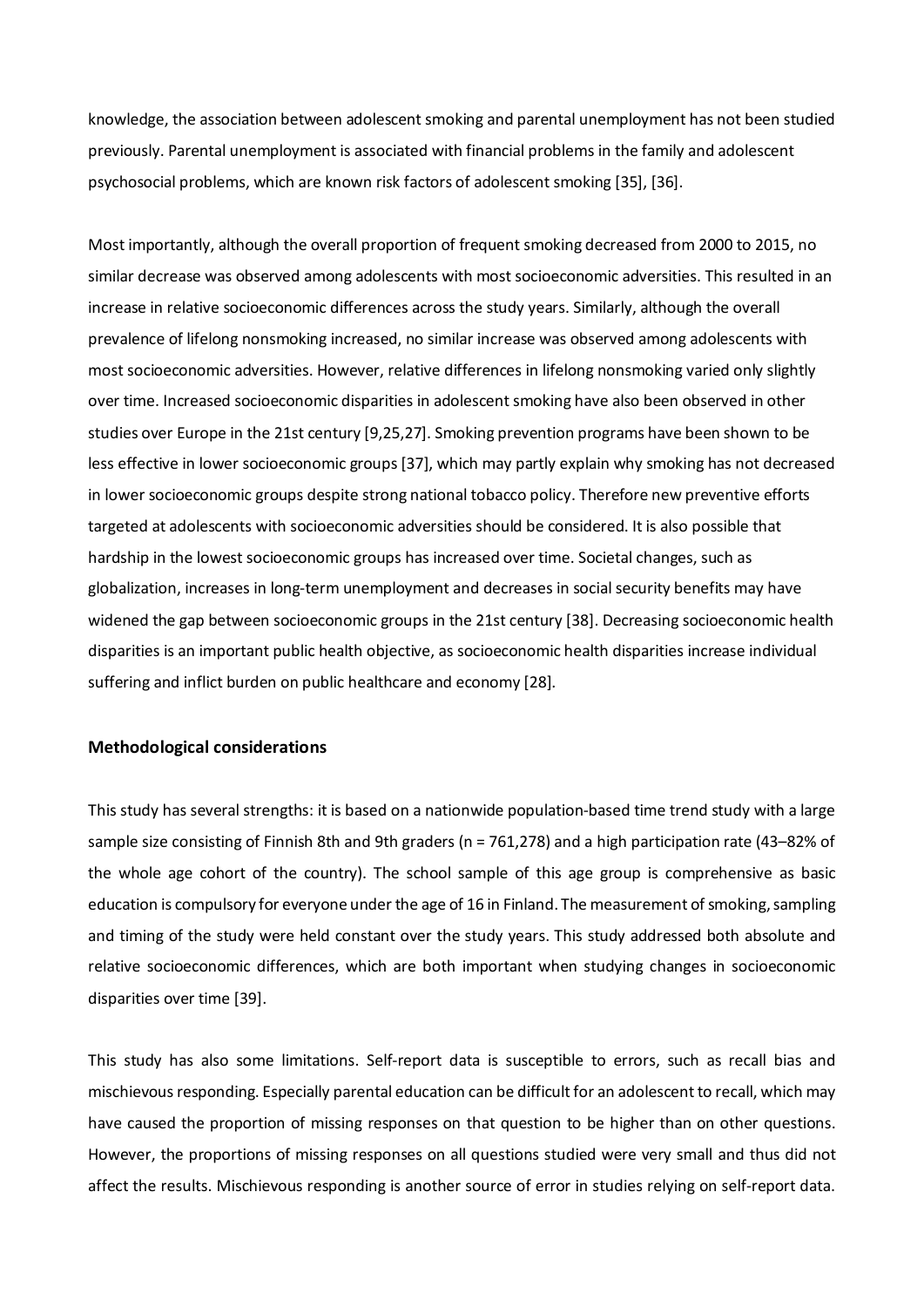Mischievous responders are defined as 'youths who provide extreme, and potentially untruthful, responses to multiple questions' [40]. The degree of mischievous responding was not assessed in this study. However, there is no reason to assume that mischievous responding had changed over time.

## **Conclusion**

The socioeconomic differences in adolescent smoking increased in Finland between years 2000 and 2015. Although the overall proportion of frequent smoking decreased over the study period, no similar decrease was observed among adolescents with the most socioeconomic adversities. Similarly, although the overall prevalence of lifelong nonsmoking increased, this was not observed among adolescents with most socioeconomic adversities. Socioeconomic adversities should be considered in the prevention of adolescent smoking.

## **Funding**

This research did not receive any specific grant from funding agencies in the public, commercial, or not-forprofit sectors.

# **References**

- [1] Saha SP, Bhalla DK, Whayne TF, et al. Cigarette smoke and adverse health effects: An overview of research trends and future needs. Int J Angiol 2007;16:77–83.
- [2] Das SK. Harmful health effects of cigarette smoking. Mol Cell Biochem 2003;253:159–65.
- [3] WHO. TOBACCO USE IN ADOLESCENCE. Available at: http://users.jyu.fi/~jtynjala/press/WHO-HBSC\_factsheet\_Tobacco\_AW2.pdf. AccessedDecember 29, 2017.
- [4] Wallace JM, Vaughn MG, Bachman JG, et al. Race/ethnicity, socioeconomic factors, and smoking among early adolescent girls in the United States. Drug Alcohol Depend 2009;104:S42–9.
- [5] Gadalla TM. Unhealthy behaviours among Canadian adolescents: prevalence, trends and correlates. Chronic Dis Inj Can 2012;32:32(3):156-63.
- [6] Gielkens-Sijstermans CM, Mommers MA, Hoogenveen RT, et al. Reduction of smoking in Dutch adolescents over the past decade and its health gains: a repeated cross-sectional study. Eur J Public Health 2010;20:146–50.
- [7] Kuntz B, Lampert T. Smoking and Passive Smoke Exposure Among Adolescents in Germany. Dtsch Arztebl Int 2016;113:23–30.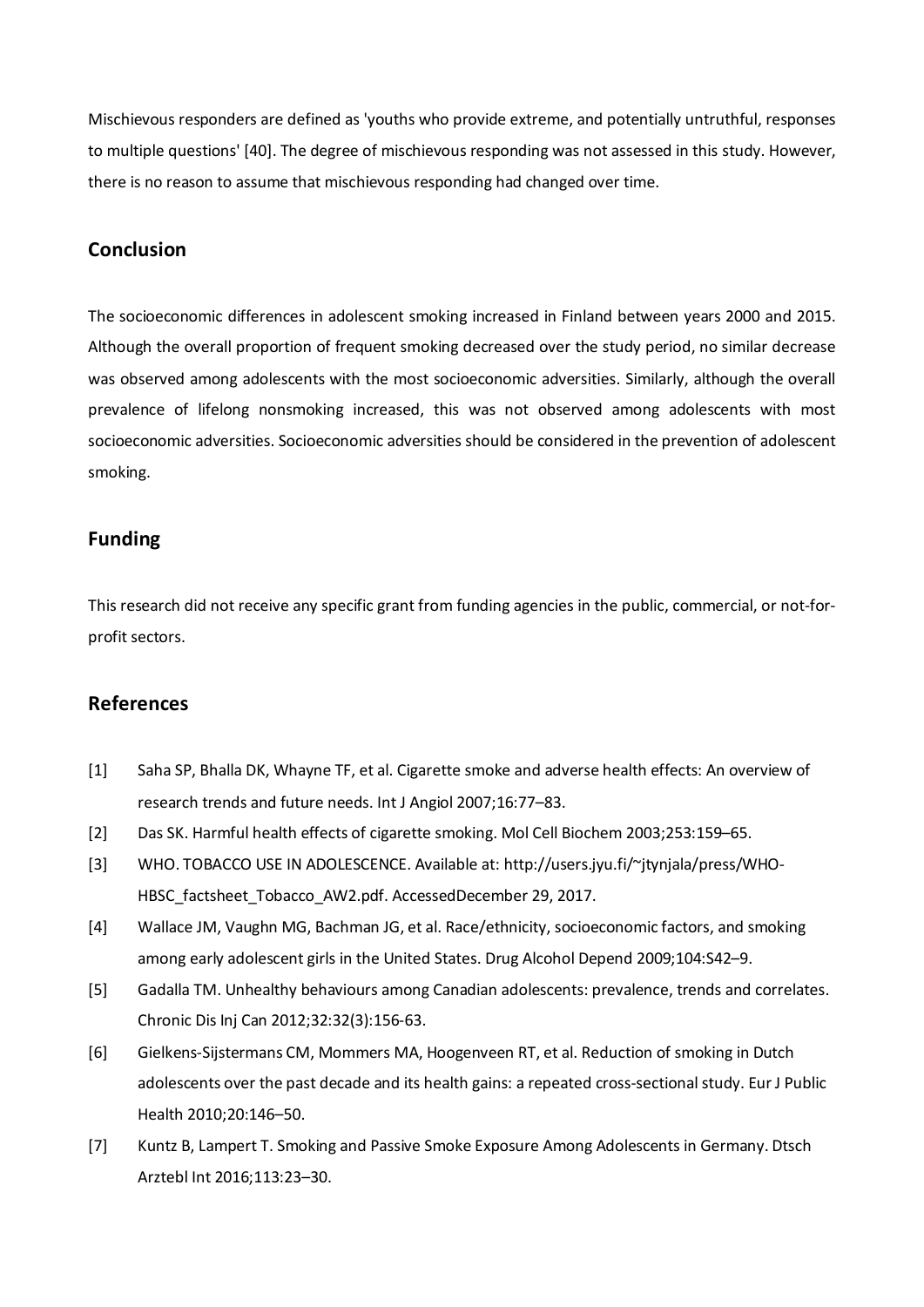- [8] Moberg DP, Rettammel RJ. Tobacco Use Trends and Correlates Among Students in the Madison Metropolitan School District. Wis Med J 2001;100:43–48.
- [9] Rasmussen M, Due P, Damsgaard MT, et al. Social inequality in adolescent daily smoking: Has it changed over time? Scand J Public Health 2009;37:287–94.
- [10] Finnish tobacco control policy and legislation. Available at: https://thl.fi/fi/web/alcohol-tobaccoand-addictions/tobacco/finnish-tobacco-control-policy-and-legislation. AccessedOctober 22, 2018.
- [11] Tobacco Act. Available at: https://savutonsuomi.fi/en/towards-tobacco-free-finland/tobacco-act/. AccessedOctober 23, 2018.
- [12] Okoli C, Greaves L, Fagyas V. Sex differences in smoking initiation among children and adolescents. Public Health 2013;127:3–10.
- [13] Selya AS, Dierker LC, Rose JS, et al. Risk factors for adolescent smoking: Parental smoking and the mediating role of nicotine dependence. Drug Alcohol Depend 2012;124:311–8.
- [14] Pampel FC, Boardman JD, Daw J, et al. Life events, genetic susceptibility, and smoking among adolescents. Soc Sci Res 2015;54:221–32.
- [15] Audrain-McGovern J, Rodriguez D, Kassel JD. Adolescent smoking and depression: evidence for selfmedication and peer smoking mediation. Addiction 2009;104:1743–56.
- [16] Krieger N, Williams DR, Moss NE. Measuring Social Class in US Public Health Research: Concepts, Methodologies, and Guidelines. Annu Rev Public Health 1997;18:341–78.
- [17] Galobardes B, Shaw M, Lawlor DA, et al. Indicators of socioeconomic position (part 1). J Epidemiol Community Health 2006;60:7–12.
- [18] Wallace JM, Forman TA, Guthrie BJ, et al. The epidemiology of alcohol, tobacco and other drug use among black youth. J Stud Alcohol 1999;60:800–9.
- [19] Ledoux S, Miller P, Choquet M, et al. FAMILY STRUCTURE, PARENT-CHILD RELATIONSHIPS, AND ALCOHOL AND OTHER DRUG USE AMONG TEENAGERS IN FRANCE AND THE UNITED KINGDOM. Alcohol Alcohol 2002;37:52–60.
- [20] Du Y, Palmer PH, Sakuma K-L, et al. The Association between Family Structure and Adolescent Smoking among Multicultural Students in Hawaii. Prev Med Reports 2015;2:206–12.
- [21] Rogers EM. Diffusion of innovations. 1995.
- [22] Lopez AD, Collishaw NE, Piha T. A descriptive model of the cigarette epidemic in developed countries. Tob Control 1994;3:242–7.
- [23] Huisman M, Kunst AE, Mackenbach JP. Educational inequalities in smoking among men and women aged 16 years and older in 11 European countries. Tob Control 2005;14:106–13.
- [24] van Zon SKR, Bültmann U, Mendes de Leon CF, et al. Absolute and Relative Socioeconomic Health Inequalities across Age Groups. PLoS One 2015;10:e0145947.
- [25] de Looze M, ter Bogt T, Hublet A, et al. Trends in educational differences in adolescent daily smoking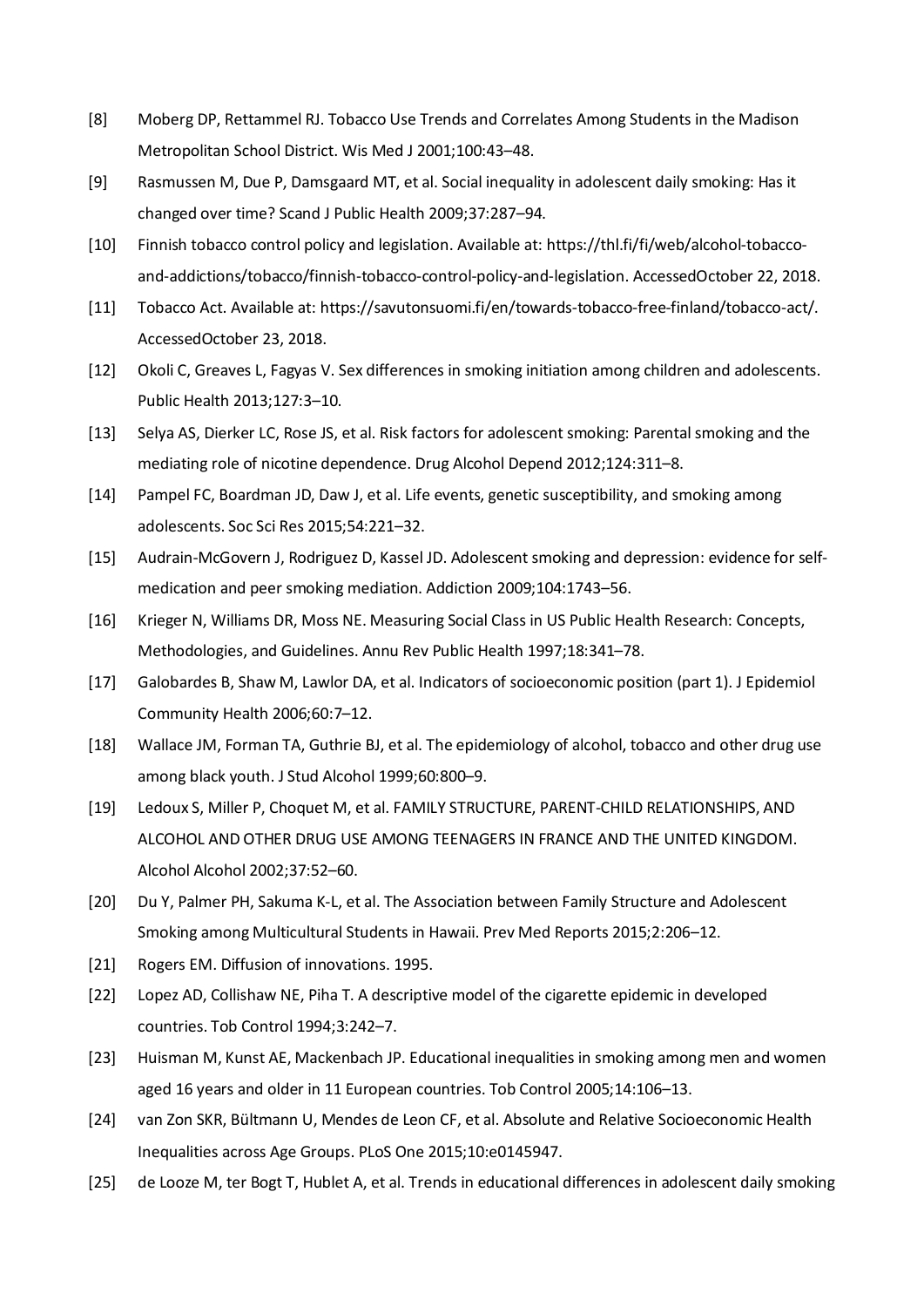across Europe, 2002-10. Eur J Public Health 2013;23:846–52.

- [26] Richter M, Leppin A. Trends in socio-economic differences in tobacco smoking among German schoolchildren. Eur J Public Health 2007;17:565–571.
- [27] Doku D, Koivusilta L, Rainio S, et al. Socioeconomic Differences in Smoking Among Finnish Adolescents From 1977 to 2007. J Adolesc Heal 2010;47:479–87.
- [28] Koskinen, Seppo; Martelin T. Current public health problems and their prevention. In: Restraining healthcare expenditures: the significance of financial system and prevention. Helsinki: 2007.
- [29] Knaappila N, Marttunen M, Fröjd S, et al. Socioeconomic trends in school bullying among Finnish adolescents from 2000 to 2015. Child Abuse Negl 2018;86:100–8.
- [30] Gilman SE, Martin LT, Abrams DB, et al. Educational attainment and cigarette smoking: a causal association? Int J Epidemiol 2008;37:615–24.
- [31] Dobson R. Poor more likely to smoke and less likely to quit. BMJ 2004;328:914.
- [32] Gilman SE, Rende R, Boergers J, et al. Parental smoking and adolescent smoking initiation: an intergenerational perspective on tobacco control. Pediatrics 2009;123:e274-81.
- [33] Amato P, Keith B. Parental divorce and the well-being of children: A meta-analysis. Psychol Bull 1991;110:26–46.
- [34] Rajesh V, Diamond PM, Spitz MR, et al. Smoking Initiation Among Mexican Heritage Youth and the Roles of Family Cohesion and Conflict. J Adolesc Heal 2015;57:24–30.
- [35] Kim Y, Hagquist C. Trends in adolescent mental health during economic upturns and downturns: a multilevel analysis of Swedish data 1988-2008. J Epidemiol Community Health 2017;72:101–8.
- [36] Baum A, Fleming R, Reddy DM. Unemployment stress: loss of control, reactance and learned helplessness. Soc Sci Med 1986;22:509–16.
- [37] Pampel FC. Diffusion, cohort change, and social patterns of smoking. Soc Sci Res 2005;34:117–39.
- [38] Moisio P. Minimum social security benefit and poverty line in Finland Report for Comprehensive social security reform (Sata) committee. Openings. Helsinki: 2009.
- [39] Houweling TA, Kunst AE, Huisman M, et al. Using relative and absolute measures for monitoring health inequalities: experiences from cross-national analyses on maternal and child health. Int J Equity Health 2007;6:15.
- [40] Robinson-Cimpian JP. Inaccurate estimation of disparities due to mischievous responders. Educ Res 2014;43:171–85.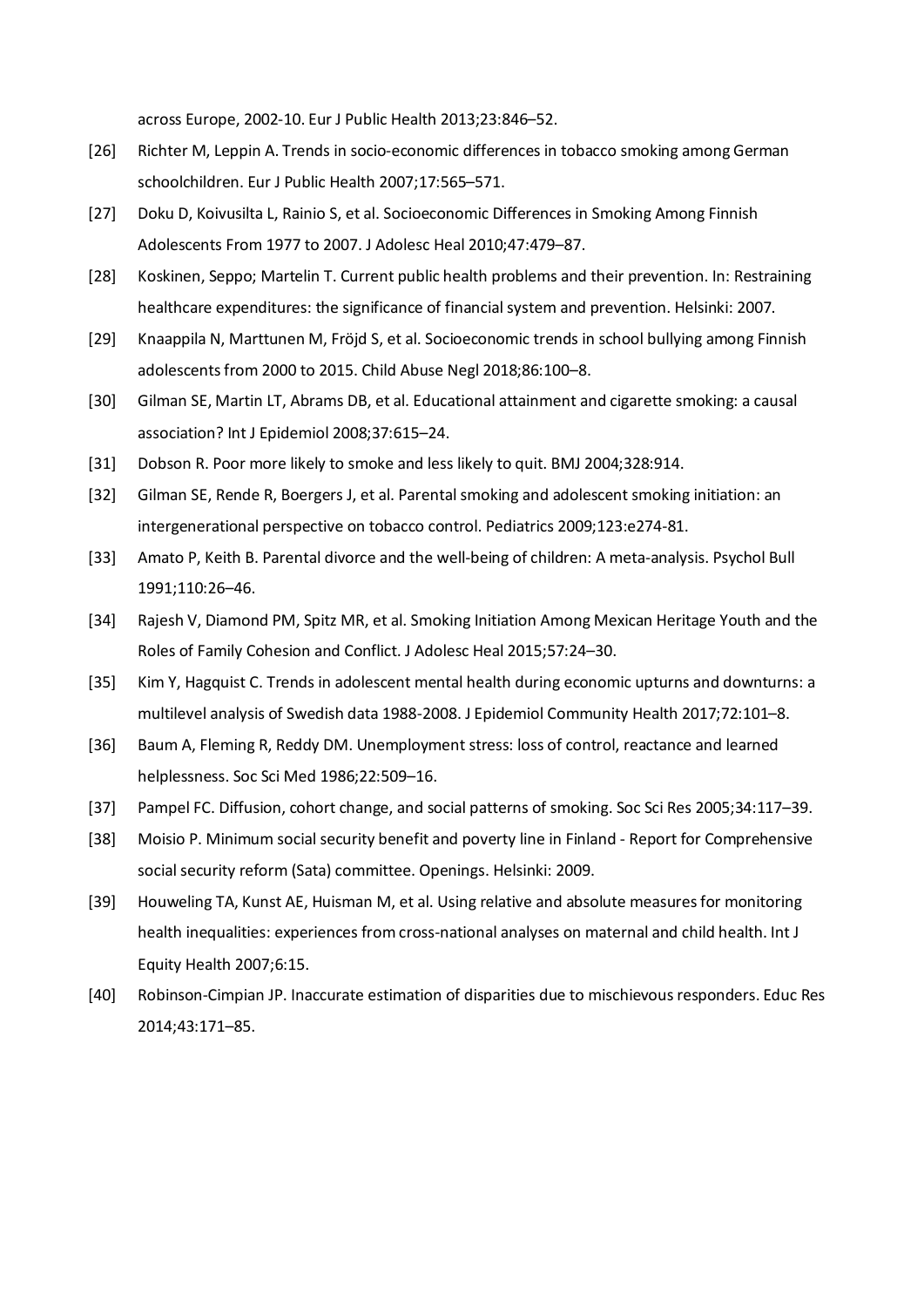|  |                                                                                           |  |  | Table 1. Lifelong nonsmoking, frequent smoking and socioeconomic characteristics among Finnish |  |
|--|-------------------------------------------------------------------------------------------|--|--|------------------------------------------------------------------------------------------------|--|
|  | boys and girls in the 8 <sup>th</sup> and 9 <sup>th</sup> grades of comprehensive school. |  |  |                                                                                                |  |

|                                       | Boys $(n=381527)$ | Girls $(n=376814)$ | p       |
|---------------------------------------|-------------------|--------------------|---------|
| Age (mean (sd))                       | 15.4(0.7)         | 15.3(0.6)          | < 0.001 |
| Lifelong nonsmoking (%)               |                   |                    | < 0.001 |
| yes                                   | 53.6              | 55.5               |         |
| no                                    | 44.8              | 43.4               |         |
| missing                               | 1.7               | 1.1                |         |
| Frequent smoking (%)                  |                   |                    | < 0.001 |
| yes                                   | 21.7              | 20.0               |         |
| no                                    | 76.7              | 78.9               |         |
| missing                               | 1.7               | 1.1                |         |
| Lives with both parents $(\%)$        |                   |                    | < 0.001 |
| yes                                   | 74.4              | 73.7               |         |
| no                                    | 23.3              | 25.1               |         |
| missing                               | 2.3               | 1.2                |         |
| Both parents only basic education (%) |                   |                    | < 0.001 |
| yes                                   | 5.6               | 5.9                |         |
| no                                    | 86.8              | 87.5               |         |
| missing                               | 7.6               | 6.6                |         |
| Parental unemployment past year (%)   |                   |                    | < 0.001 |
| no                                    | 70.9              | 69.9               |         |
| one parent                            | 23.6              | 25.6               |         |
| both parents                          | 3.2               | 3.3                |         |
| missing                               | 2.3               | 1.2                |         |

*Table 2*. Lifelong nonsmoking and frequent smoking over time among Finnish boys and girls in the 8<sup>th</sup> and 9<sup>th</sup> grades of comprehensive school. (OR (95% CI))<sup>a</sup>

|              | 2002-2003  | 2004–2005      | 2006-2007  | 2008-2009      | 2010-2011  | $2012 - 2013$  | 2014-2015  |
|--------------|------------|----------------|------------|----------------|------------|----------------|------------|
| <b>BOYS</b>  |            |                |            |                |            |                |            |
| Lifelong     | $1.2(1.2-$ | $1.6(1.5-1.6)$ | $1.8(1.8-$ | $1.8(1.7-1.8)$ | $1.9(1.8-$ | $2.0(1.9-2.0)$ | $3.2(3.0-$ |
| nonsmoking   | 1.3)       |                | 1.9)       |                | 1.9)       |                | 3.3)       |
| Frequent     | $0.8(0.8-$ | $0.7(0.6-0.7)$ | $0.6(0.6-$ | $0.6(0.6-0.6)$ | $0.6(0.6-$ | $0.5(0.5-0.6)$ | $0.4(0.3-$ |
| smoking      | (0.8)      |                | (0.6)      |                | (0.6)      |                | (0.4)      |
| <b>GIRLS</b> |            |                |            |                |            |                |            |
| Lifelong     | $1.3(1.2-$ | $1.6(1.5-1.6)$ | $1.8(1.7-$ | $1.9(1.8-1.9)$ | $1.9(1.8-$ | $2.3(2.3-2.4)$ | $3.8(3.6-$ |
| nonsmoking   | 1.3)       |                | 1.8)       |                | 1.9)       |                | 3.9)       |
| Frequent     | $0.8(0.8-$ | $0.7(0.7-0.7)$ | $0.6(0.5-$ | $0.6(0.5-0.6)$ | $0.6(0.5-$ | $0.5(0.4-0.5)$ | $0.3(0.3-$ |
| smoking      | (0.9)      |                | (0.6)      |                | (0.6)      |                | (0.3)      |

a Time period 2000-2001 used as a reference category.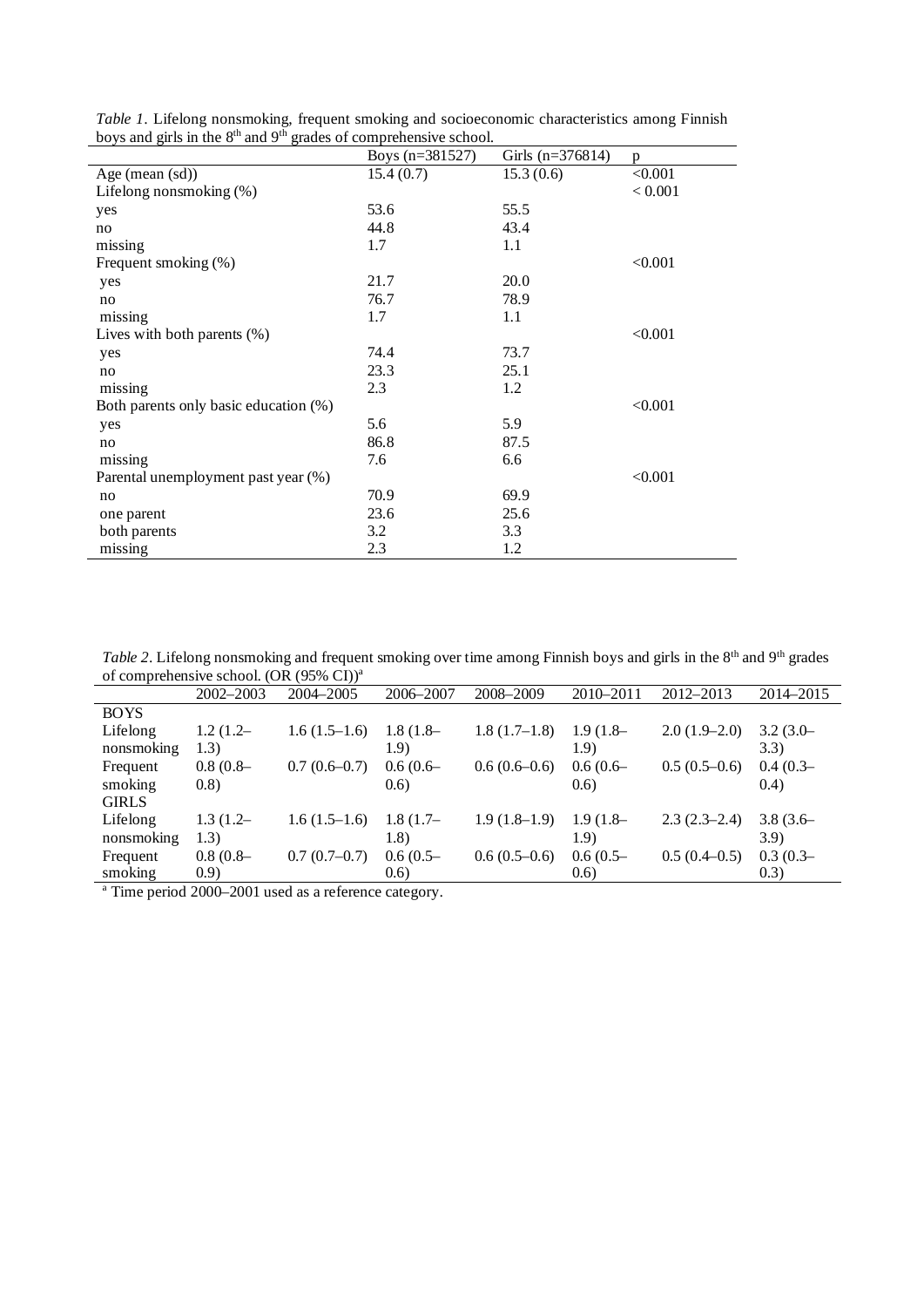|                      | Lifelong nonsmoking | Frequent smoking |
|----------------------|---------------------|------------------|
| <b>BOYS</b>          |                     |                  |
| Family structure     |                     |                  |
| both parents         | ref                 | ref              |
| not living with both | $0.6(0.6-0.6)$      | $2.1(2.0-2.1)$   |
| parents              |                     |                  |
| Both parents with    |                     |                  |
| low education        |                     |                  |
| no                   | ref                 | ref              |
| yes                  | $0.7(0.7-0.7)$      | $1.7(1.6-1.7)$   |
| Parental             |                     |                  |
| unemployment         |                     |                  |
| neither parent       | ref                 | ref              |
| one parent           | $0.8(0.8-0.8)$      | $1.4(1.4-1.5)$   |
| both parents         | $0.5(0.5-0.5)$      | $2.6(2.5-2.7)$   |
| <b>GIRLS</b>         |                     |                  |
| Family structure     |                     |                  |
| both parents         | ref                 | ref              |
| not living with both | $0.5(0.5-0.5)$      | $2.2(2.1-2.2)$   |
| parents              |                     |                  |
| Both parents with    |                     |                  |
| low education        |                     |                  |
| no                   | ref                 | ref              |
| yes                  | $0.7(0.7-0.8)$      | $1.6(1.5-1.6)$   |
| Parental             |                     |                  |
| unemployment         |                     |                  |
| neither parent       | ref                 | ref              |
| one parent           | $0.7(0.7-0.7)$      | $1.5(1.5-1.6)$   |
| both parents         | $0.6(0.5-0.6)$      | $2.3(2.2-2.4)$   |

|                                                                                   |  |  | Table 3. Lifelong nonsmoking and frequent smoking by socioeconomic adversities among Finnish boys and girls in the |  |
|-----------------------------------------------------------------------------------|--|--|--------------------------------------------------------------------------------------------------------------------|--|
| 8 <sup>th</sup> and 9 <sup>th</sup> grades of comprehensive school. (OR (95% CI)) |  |  |                                                                                                                    |  |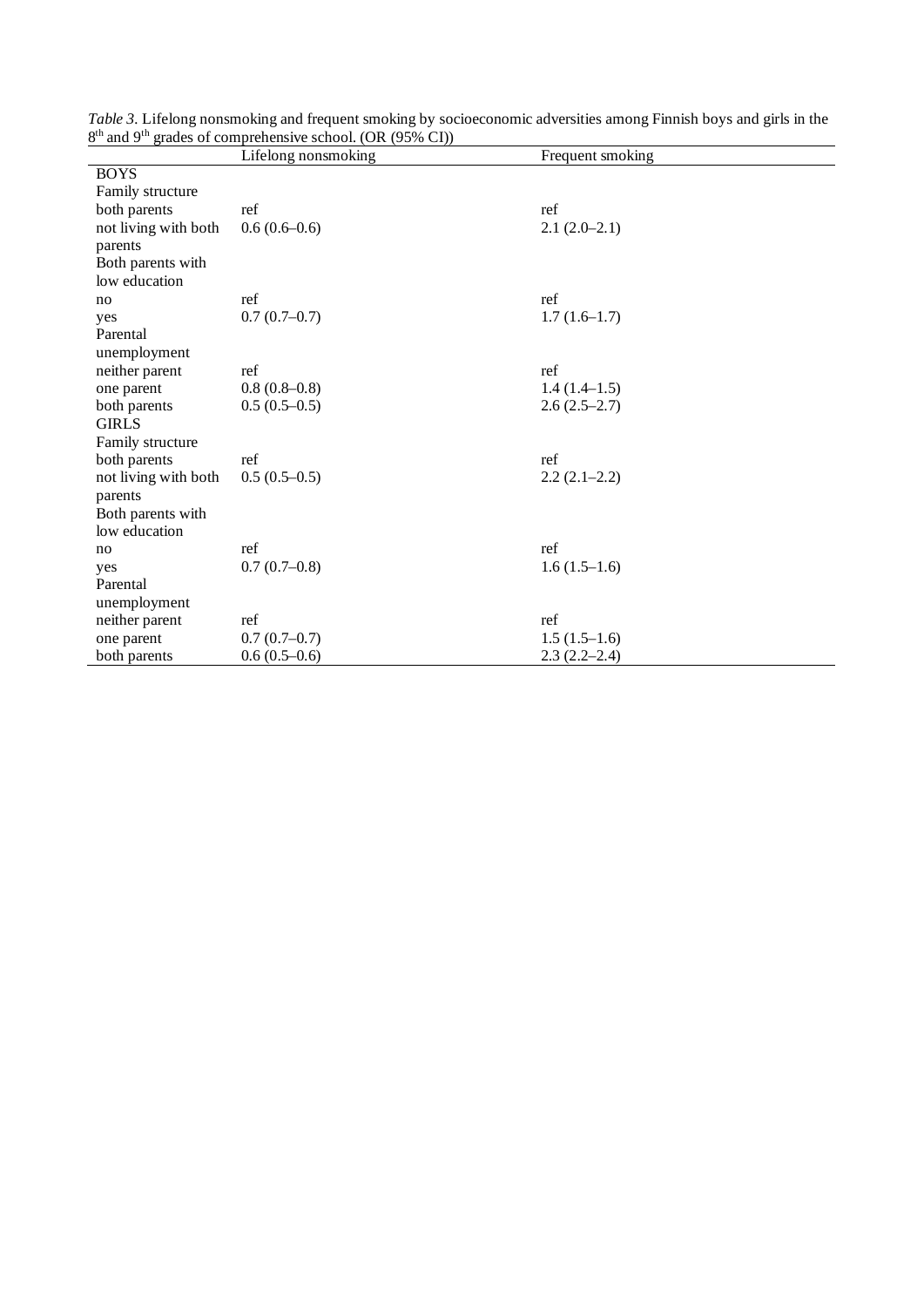|                          | 2000-2001         | 2002-2003            | 2004-2005         | 2006-2007         | 2008-2009         | 2010-2011            | 2012-2013            | 2014-2015           |
|--------------------------|-------------------|----------------------|-------------------|-------------------|-------------------|----------------------|----------------------|---------------------|
| FREQUENT SMOKING BOYS    |                   |                      |                   |                   |                   |                      |                      |                     |
| Number of                |                   |                      |                   |                   |                   |                      |                      |                     |
| sociodemographic         |                   |                      |                   |                   |                   |                      |                      |                     |
| adversities              |                   |                      |                   |                   |                   |                      |                      |                     |
| $\boldsymbol{0}$         | 24.3              | 20.7                 | 16.5 (4683/28427) | 15.1 (4611/30572) | 16.2 (4767/29479) | 15.6                 | 12.9                 | 8.6 (972/11238)     |
|                          | (4924/20280)      | (5546/26737)         |                   |                   |                   | (4120/26408)         | (2900/22457)         |                     |
| 1                        | 31.1 (3964/12728) | 28.8<br>(4251/14775) | 25.2 (3827/15212) | 22.8 (3332/14605) | 24.0 (3575/14917) | 22.6<br>(3437/15241) | 19.7<br>(2960/15016) | 13.3<br>(1090/8195) |
| $\overline{2}$           | 40.8 (1916/4696)  | 38.2 (1913/5005)     | 32.2 (1567/4874)  | 31.6 (1415/4478)  | 31.3 (1461/4664)  | 31.3 (1589/5076)     | 28.4 (1559/5495)     | 18.6 (586/3158)     |
|                          |                   |                      |                   |                   |                   |                      |                      |                     |
| $\mathfrak{Z}$           | 46.5 (418/898)    | 43.4 (371/854)       | 42.7 (367/859)    | 42.3 (302/714)    | 44.3 (295/666)    | 42.6 (377/886)       | 37.8 (335/886)       | 27.9 (150/538)      |
|                          | 67.3(74/110)      | 63.8(83/130)         | 58.8 (70/119)     | 72.7 (96/132)     | 74.1 (106/143)    | 77.3 (136/176)       |                      | 64.5 (127/197)      |
| $\overline{4}$           |                   |                      |                   |                   |                   |                      | 63.8 (143/224)       |                     |
| FREQUENT SMOKING GIRLS   |                   |                      |                   |                   |                   |                      |                      |                     |
| Number of                |                   |                      |                   |                   |                   |                      |                      |                     |
| sociodemographic         |                   |                      |                   |                   |                   |                      |                      |                     |
| adversities              |                   |                      |                   |                   |                   |                      |                      |                     |
| $\boldsymbol{0}$         | 22.2              | 19.3                 | 16.3 (4373/26882) | 13.2 (3895/29410) | 13.5 (3871/28625) | 13.1                 | 10.0                 | 6.3(712/11269)      |
|                          | (4287/19334)      | (4807/24767)         |                   |                   |                   | (3341/25437)         | (2189/21970)         |                     |
|                          | 30.4              | 27.7                 | 24.4 (3707/15168) | 21.4 (3304/15445) | 21.2 (3358/15846) | 20.3                 | 17.0                 | 11.2 (958/8577)     |
|                          | (3875/12767)      | (4027/14563)         |                   |                   |                   | (3178/15644)         | (2599/15316)         |                     |
| $\overline{2}$           | 39.3 (2039/5188)  | 37.6 (2017/5360)     | 34.1 (1930/5662)  | 30.8 (1557/5062)  | 29.9 (1518/5085)  | 29.2 (1691/5785)     | 24.3 (1502/6170)     | 17.5 (624/3556)     |
| 3                        | 43.6 (422/968)    | 41.1 (395/960)       | 41.9 (371/885)    | 37.4 (280/749)    | 38.0 (290/764)    | 36.9 (398/1078)      | 30.1 (321/1068)      | 25.6 (168/656)      |
|                          |                   |                      |                   |                   |                   |                      |                      |                     |
| $\overline{4}$           | 52.9(45/85)       | 57.0 (53/93)         | 61.8(55/89)       | 58.2 (57/98)      | 63.7(65/102)      | 65.0(106/163)        | 59.3 (102/172)       | 55.4 (51/92)        |
| LIFELONG NONSMOKING BOYS |                   |                      |                   |                   |                   |                      |                      |                     |
| Number of                |                   |                      |                   |                   |                   |                      |                      |                     |
| sociodemographic         |                   |                      |                   |                   |                   |                      |                      |                     |
| adversities              |                   |                      |                   |                   |                   |                      |                      |                     |
| $\boldsymbol{0}$         | 45.4              | 51.3                 | 57.8              | 60.7              | 60.1              | 62.0                 | 64.1                 | 74.2                |
|                          | (9209/20280)      | (13708/26737)        | (16431/28427)     | (18559/30572)     | (17708/29479)     | (16370/26408)        | (14404/22457)        | (8338/11238)        |
| 1                        | 39.7 (5052/12728) | 43.8                 | 48.8 (7423/15212) | 52.2 (7617/14605) | 51.8 (7730/14917) | 54.0                 | 56.3                 | 66.9                |
|                          |                   | (6465/14775)         |                   |                   |                   | (8237/15241)         | (8457/15016)         | (5479/8195)         |
| $\overline{2}$           | 32.7 (1535/4696)  | 35.5 (1778/5005)     | 41.6 (2027/4874)  | 43.0 (1924/4478)  | 44.2 (2060/4664)  | 45.0 (2283/5076)     | 48.0 (2639/5495)     | 60.2                |
|                          |                   |                      |                   |                   |                   |                      |                      | (1902/3158)         |
| 3                        | 30.1 (270/898)    | 30.3 (259/854)       | 33.4 (287/859)    | 32.3 (230/714)    | 34.5 (230/666)    | 34.1 (302/886)       | 39.6 (351/886)       | 50.9 (274/538)      |

Table 4. Frequent smoking and lifelong nonsmoking over time by cumulative socioeconomic adversity among Finnish boys and girls in the 8<sup>th</sup> and 9<sup>th</sup> grades of comprehensive school. (%  $(n/N))$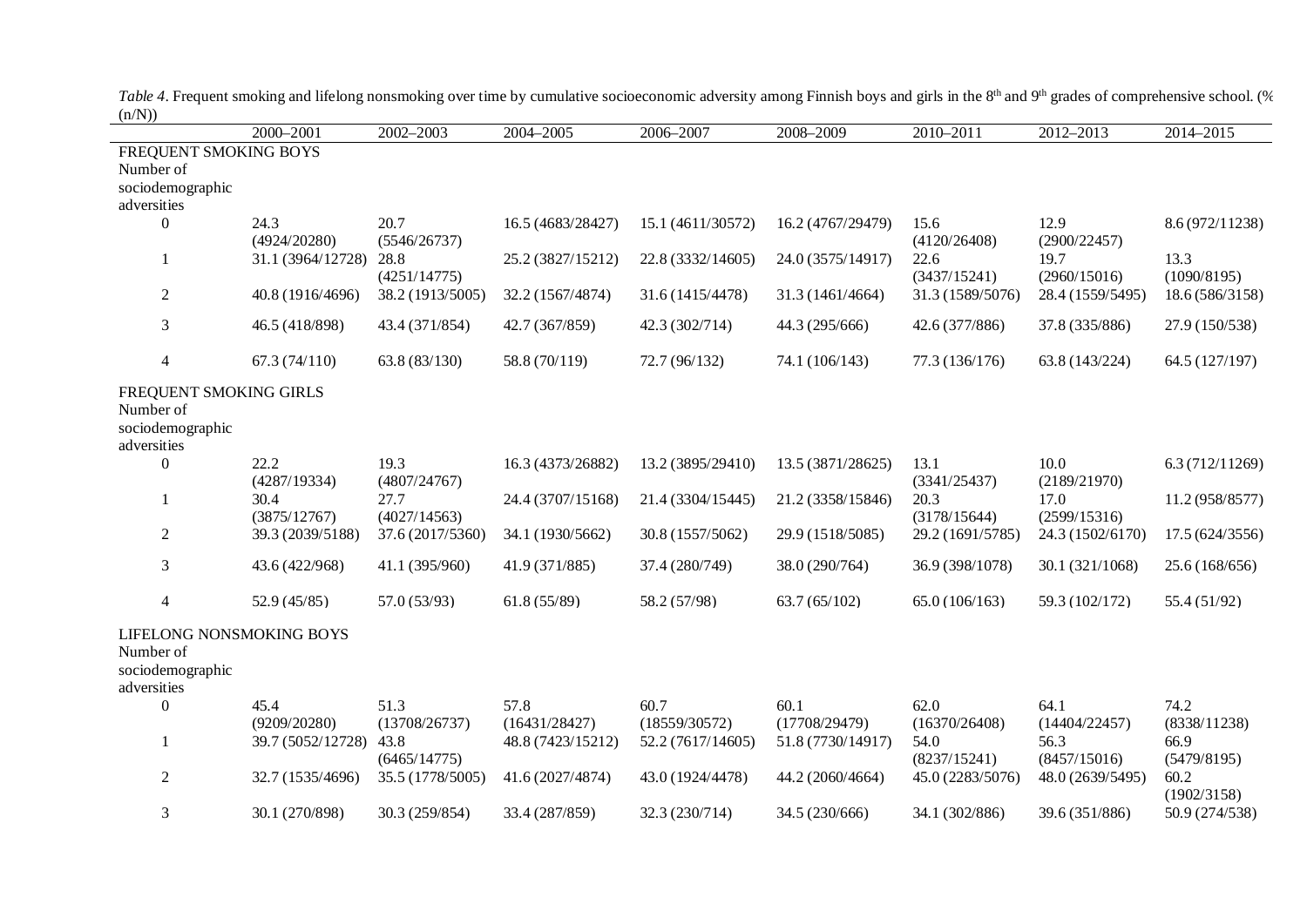| 4                         | 20.9(23/110)     | 21.5(28/130)     | 19.3(23/119)      | 13.6(18/132)      | 11.2(16/143)      | 13.6(24/176)     | 21.4 (48/224)    | 23.4 (46/197)  |
|---------------------------|------------------|------------------|-------------------|-------------------|-------------------|------------------|------------------|----------------|
| LIFELONG NONSMOKING GIRLS |                  |                  |                   |                   |                   |                  |                  |                |
| Number of                 |                  |                  |                   |                   |                   |                  |                  |                |
| sociodemographic          |                  |                  |                   |                   |                   |                  |                  |                |
| adversities               |                  |                  |                   |                   |                   |                  |                  |                |
| $\mathbf{0}$              | 46.9             | 53.7             | 59.3              | 62.2              | 63.1              | 64.6             | 70.5             | 79.8           |
|                           | (9066/19334)     | (13392/24946)    | (15949/26882)     | (18301/29410)     | (18063/28625)     | (16436/25437)    | (15499/21970)    | (8989/11269)   |
|                           | 40.7             | 44.5             | 49.1 (7442/15168) | 52.2 (8057/15445) | 53.0 (8404/15846) | 54.5             | 60.5             | 71.4           |
|                           | (5193/12767)     | (6478/14563)     |                   |                   |                   | (8532/15644)     | (9267/15316)     | (6122/8577)    |
| $\mathfrak{D}$            | 33.8 (1755/5188) | 35.7 (1913/5360) | 41.1 (2327/5662)  | 41.2 (2085/5062)  | 44.1 (2241/5085)  | 44.9 (2597/5785) | 50.8 (3136/6170) | 62.1           |
|                           |                  |                  |                   |                   |                   |                  |                  | (2208/3556)    |
|                           | 30.8 (298/968)   | 31.7 (304/960)   | 33.9 (300/885)    | 36.6 (274/749)    | 38.2 (292/764)    | 40.1 (432/1078)  | 45.0 (481/1068)  | 53.2 (349/656) |
|                           |                  |                  |                   |                   |                   |                  |                  |                |
|                           | 23.5(20/85)      | 24.7(23/93)      | 24.7 (22/89)      | 21.4 (21/98)      | 21.6(22/102)      | 23.3(38/163)     | 24.4 (42/172)    | 25.0(23/92)    |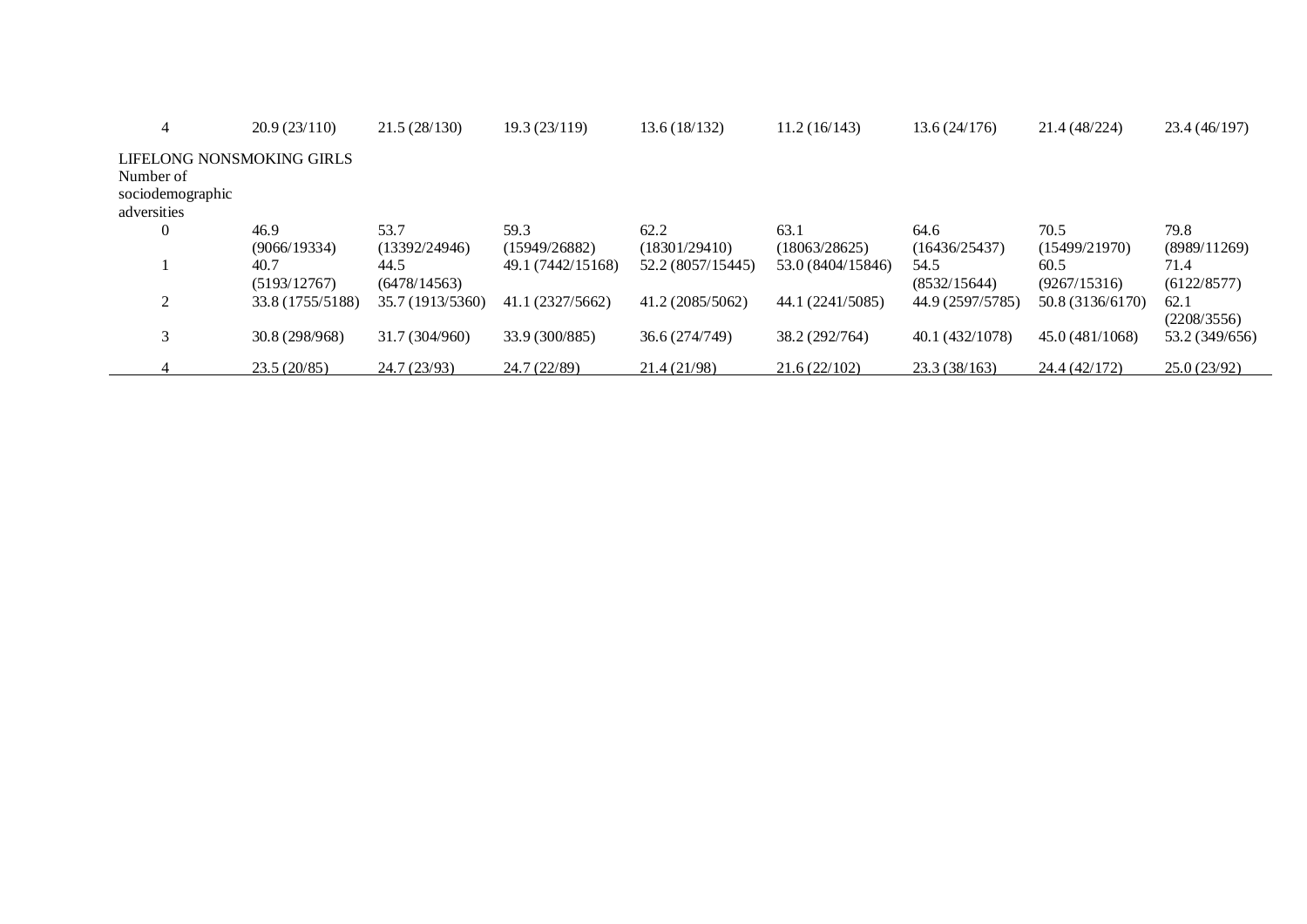|                                                                        | 2000-2001                                  | 2002-2003      | 2004-2005       | 2006-2007         | 2008-2009         | 2010-2011         | 2012-2013        | 2014-2015         |
|------------------------------------------------------------------------|--------------------------------------------|----------------|-----------------|-------------------|-------------------|-------------------|------------------|-------------------|
| FREQUENT SMOKING BOYS<br>Number of<br>sociodemographi                  |                                            |                |                 |                   |                   |                   |                  |                   |
| c adversities<br>$\mathbf{1}$                                          | $1.4(1.3-1.5)$                             | $1.5(1.5-1.6)$ | $1.7(1.6-1.8)$  | $1.7(1.6-1.8)$    | $1.6(1.6-1.7)$    | $1.6(1.5-1.7)$    | $1.7(1.6-1.8)$   | $1.6(1.5-1.8)$    |
| $\overline{2}$                                                         | $2.2(2.0-2.3)$                             | $2.4(2.2-2.5)$ | $2.4(2.3-2.6)$  | $2.6(2.4-2.8)$    | $2.4(2.2-2.5)$    | $2.5(2.3-2.6)$    | $2.7(2.5-2.9)$   | $2.4(2.2-2.7)$    |
| $\overline{3}$                                                         | $2.7(2.4-3.1)$                             | $2.9(2.5-3.4)$ | $3.8(3.3-4.3)$  | $4.2(3.6-4.8)$    | $4.2(3.6-4.9)$    | $4.1(3.6-4.7)$    | $4.1(3.6-4.8)$   | $4.2(3.5-5.2)$    |
| $\overline{4}$                                                         | $6.7(4.4 - 10.0)$                          | $6.7(4.7-9.5)$ | $7.1(4.9-10.3)$ | $15.6(10.5-23.1)$ | $16.3(11.0-24.2)$ | 18.1<br>$(12.7 -$ | $13.1(9.9-17.5)$ | 22.8<br>$(16.6 -$ |
| FREQUENT SMOKING GIRLS<br>Number of<br>sociodemographic<br>adversities |                                            |                |                 |                   |                   | (25.9)            |                  | 31.4)             |
| 1                                                                      | $1.5(1.5-1.6)$                             | $1.6(1.5-1.7)$ | $1.7(1.6-1.8)$  | $1.8(1.7-1.9)$    | $1.7(1.6-1.8)$    | $1.7(1.6-1.8)$    | $1.8(1.7-2.0)$   | $1.9(1.7-2.1)$    |
| $\overline{2}$                                                         | $2.3(2.1-2.4)$                             | $2.5(2.4-2.7)$ | $2.7(2.5-2.8)$  | $2.9(2.7-3.1)$    | $2.7(2.5-2.9)$    | $2.7(2.6-2.9)$    | $2.9(2.7-3.1)$   | $3.2(2.8-3.6)$    |
| 3                                                                      | $2.7(2.4-3.1)$                             | $2.9(2.6-3.4)$ | $3.7(3.2-4.2)$  | $4.0(3.4 - 4.6)$  | $3.9(3.4 - 4.5)$  | $3.9(3.4 - 4.4)$  | $3.9(3.4 - 4.5)$ | $5.2(4.3-6.2)$    |
| $\overline{4}$                                                         | $3.9(2.5-6.0)$                             | $5.5(3.6-8.3)$ | $8.2(5.3-12.6)$ | $9.4(6.3-14.2)$   | $11.4(7.6-17.1)$  | $12.2(8.8-16.9)$  | $13.2(9.7-18.0)$ | 19.2 (12.6-29.4)  |
| Number of<br>sociodemographi<br>c adversities<br>1                     | LIFELONG NONSMOKING BOYS<br>$0.8(0.8-0.8)$ | $0.7(0.7-0.8)$ | $0.7(0.7-0.7)$  | $0.7(0.7-0.7)$    | $0.7(0.7-0.7)$    | $0.7(0.7-0.7)$    | $0.7(0.7-0.7)$   | $0.7(0.7-0.8)$    |
|                                                                        |                                            |                |                 |                   |                   |                   |                  |                   |
| $\overline{2}$                                                         | $0.6(0.5-0.6)$                             | $0.5(0.5-0.6)$ | $0.5(0.5-0.5)$  | $0.5(0.5-0.5)$    | $0.5(0.5-0.6)$    | $0.5(0.5-0.5)$    | $0.5(0.5-0.5)$   | $0.5(0.5-0.6)$    |
| $\overline{3}$                                                         | $0.5(0.4-0.6)$                             | $0.4(0.4-0.5)$ | $0.4(0.3-0.4)$  | $0.3(0.3-0.4)$    | $0.3(0.3-0.4)$    | $0.3(0.3-0.4)$    | $0.4(0.3-0.4)$   | $0.4(0.3-0.4)$    |
| 4                                                                      | $0.3(0.2-0.5)$                             | $0.3(0.2-0.4)$ | $0.2(0.1-0.3)$  | $0.1(0.1-0.2)$    | $0.1(0.0-0.1)$    | $0.1(0.1-0.1)$    | $0.2(0.1-0.2)$   | $0.1(0.1-0.2)$    |
| Number of<br>sociodemographic<br>adversities                           | LIFELONG NONSMOKING GIRLS                  |                |                 |                   |                   |                   |                  |                   |

*Table 5*. Frequent smoking and lifelong nonsmoking over time by cumulative socioeconomic adversity among Finnish boys and girls in the 8<sup>th</sup> and 9<sup>th</sup> grades of comprehensive school. (OR (95 % CI))<sup>a</sup>